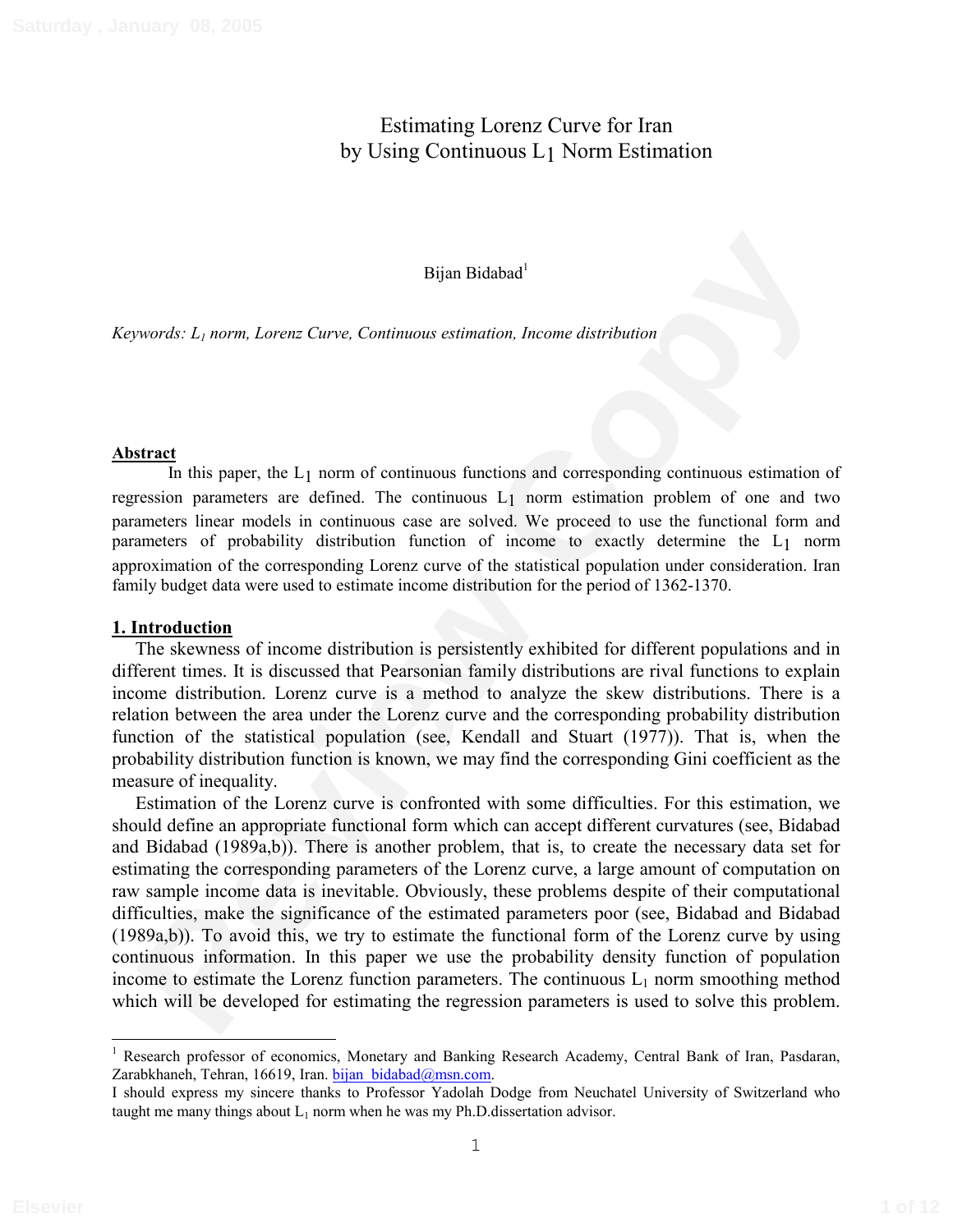However, we concentrate on two rival probability density functions of Pareto and log-normal. Since, the former is simply integrable, there is no general problem to derive the corresponding Lorenz function and the function is uniquely derived. But in the latter case, the log-normal density function (which has better performance for full income range) than Pareto distribution (which better fits to higher income range, (see, Cramer (1973), Singh and Maddala (1976), Salem and Mount (1974)), is not integrable and we can not determine its corresponding Lorenz function. In this regard we should solve the problem by defining a general Lorenz curve functional form and applying the  $L_1$  norm smoothing to estimate the corresponding parameters.

Noting (1974)), is not integrante and we can not determine its corresponding 1 of Pay<br>
In this regard we should solve the problem by defining a general Lorent<br>
Incidentification In this regard we should solve the problem In this paper continuous L1 norm estimation is developed by using a similar method proposed in Bidabad (1987a,88a,89a,b) for discrete case. Then the method is applied to estimation of the Lorenz curve functional forms which have been proposed by Gupta (1984) and Bidabad and Bidabad (1989,92). At the end, we use our formulation to estimate Gini ratio and Kakwani length indices of inequality for the United States for the period of 1971-1990, based on the assumption that income is distributed log-normally.

# **2. L1 norm of continuous functions**

| Generally, $L_p$ norm of a function $f(x)$ (see, Rice and White (1964)) is defined by, |  |
|----------------------------------------------------------------------------------------|--|
| $  f(x)  _p = \int_{x \in I}  f(x) ^p dx$ <sup>1/p</sup>                               |  |

Where, "I" is a closed bounded set. The  $L_1$  norm of  $f(x)$  is simply written as,

 $||f(x)||_1 = \int_{x \in I} |(x)| dx$  (2)

Suppose that the non-stochastic function  $f(x,\beta)$  of "x", is combined with stochastic disturbance term "u" to form  $y(x)$  as follows,

 $y(x) = f(x, \beta) + u$  (3) Where,  $\beta$  is unknown parameters vector. Rewriting u as the residual of  $y(x)$ -f(x, $\beta$ ), for L<sub>1</sub> norm approximation of " $\beta$ " we should find " $\beta$ " vector such that the L<sub>1</sub> norm of "u" is minimum. That is,

Min: S=||u||<sub>1</sub>=||y(x)-f(x,\beta)||<sub>1</sub>=
$$
\int_{x\in I} |y(x)-f(x,\beta)|dx
$$
 (4)  
 $\beta$ 

# **3. Linear one parameter L1 norm continuous smoothing**

Redefine f(x,β) as βx and y(x) as the following linear function,

\n
$$
y(x) = \beta x + u
$$
\nWhere, "β" is a single (non-vector) parameter. Expression (4) reduces to:

\nmin: S = ||u||<sub>1</sub> = ||y(x) - βx||<sub>1</sub> = ∫<sub>xε1</sub> |y(x) - f(x,β)|dx

\n(6)

The discrete analogue of (6) is solved by Bidabad (1987a,88a,89a,b). In these papers we proposed applying discrete and regular derivatives to the discrete problem by using a slack variable "t" as a point to distinguish negative and positive residuals. A similar approach is used here to minimize (6). To do so in this case certain Lipschitz conditions are imposed on the functions involved (see, Usow (1967a)). Rewrite (6) as follows,

$$
\text{Min: } S = \int_{x \in I} |x| |y(x)/x - \beta| dx \tag{7}
$$

 $\beta$ 

For convenience, define "I" as a closed interval [0,1]. The procedure may be applied to other intervals with no major problem (see, Usow (1967a), Hobby and Rice (1965), Kripke and Rivlin (1965)). To minimize this function we should first remove the absolute value sign of the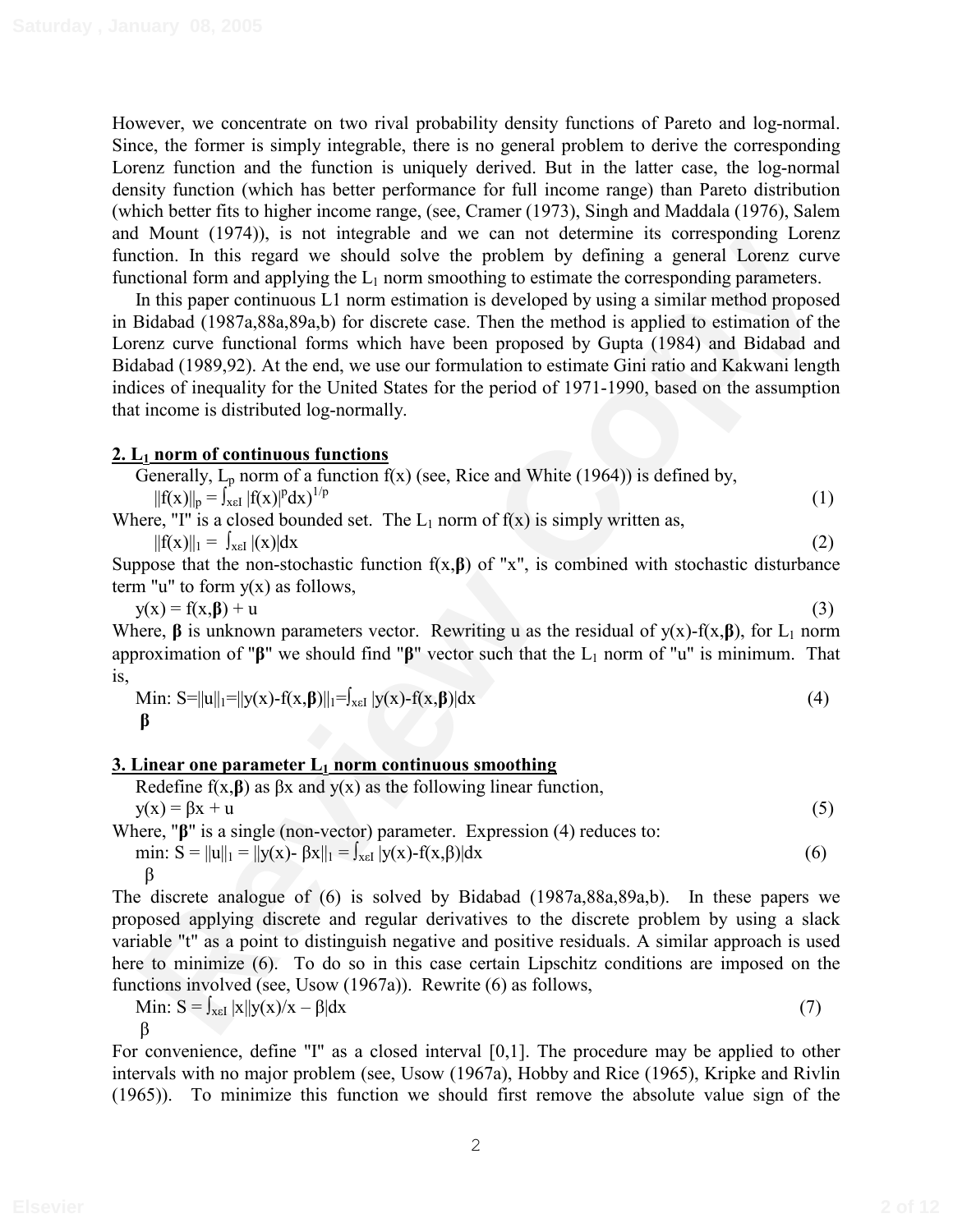expression after the integral sign. Since "x" belongs to closed interval "I",  $y(x)$  (which is a linear function of "x") and also  $y(x)/x$  are smooth and continuous. Thus, since  $y(x)/x$  is uniformly increasing or decreasing function of "x", a value of tnI can be found to have the following properties,

$$
y(x)/x < \beta \quad \text{if } x < t
$$
  
\n
$$
y(x)/x = \beta \quad \text{if } x = t
$$
  
\n
$$
y(x)/x > \beta \quad \text{if } x > t
$$
\n(8)

**EVANTALLART TEXT**<br>
How the slack variable <sup>e</sup><sup>1</sup> actually is the border of negative and positive residuals. If value of the slack variable equation) we could calculate optimal value of "β<sup>2</sup> or inversely.<br>
were known, fr Value of the slack variable "t" actually is the border of negative and positive residuals. If value of "t" were known, from  $(8)$  (middle equation) we could calculate optimal value of " $\beta$ " or inversely. But nor "t" neither " $\beta$ " are known. To solve this problem, according to (8), we can rewrite (7) as two separate definite integrals with different upper and lower bounds.

min: S = 
$$
\int_{0}^{t} |x| (y(x)/x - \beta) dx + \int_{0}^{1} |x| (y(x)/x - \beta) dx
$$
 (9)

Decomposition of (7) into (8) has been done by use of the slack variable "t". Since both " $\beta$ " and "t" are unknown, to solve  $(9)$ , we partially differentiate it with respect to "t" and " $\beta$ " variables.

$$
\frac{\delta S}{\delta \beta} = \int_0^t 0 |x| dx - \int_0^t |x| dx = 0
$$
 (10)

and using Liebniz' rule to differentiate the integrals with respect to their variable bounds "t", yields,

$$
\frac{\delta S}{\delta t} = -|t| \left[ \frac{y(t)}{t} - \beta \right] - |t| \left[ \frac{y(t)}{t} - \beta \right] = 0 \tag{11}
$$

Since "x" belongs to [0,1], equation (10) can be written as,

$$
\int_0^t \int_0^t \frac{1}{x dx} = 0
$$
 (12)

or,

$$
\frac{1}{2}t^2 - \frac{1}{2} + \frac{1}{2}t^2 = 0 \tag{13}
$$

Which yields,

$$
t = \sqrt{2}/2 \tag{14}
$$

Substitute for "t" in equation (11), yields,

$$
\beta = \frac{y(\sqrt{2}/2)}{\sqrt{2}/2} \tag{15}
$$

Remember that y(t) is function y(x) evaluated at x=t. Value of " $\beta$ " given by (15) is the optimal solution of (6). The above procedure actually is generalization of Laplace weighted median for continuous case.

Before applying this procedure to Lorenz curve, let us develop the procedure for the two parameters linear model.

# **4. Linear two parameters L<sub>1</sub> norm continuous smoothing**

Now, we try to apply the above technique to the linear two parameters model. Rewrite (4) as, Min:  $S=||u||_1=||y(x)-\alpha-\beta x||_1=|\int_{x\in I} |y(x)-\alpha-\beta x|dx$  (16)  $\alpha,\beta$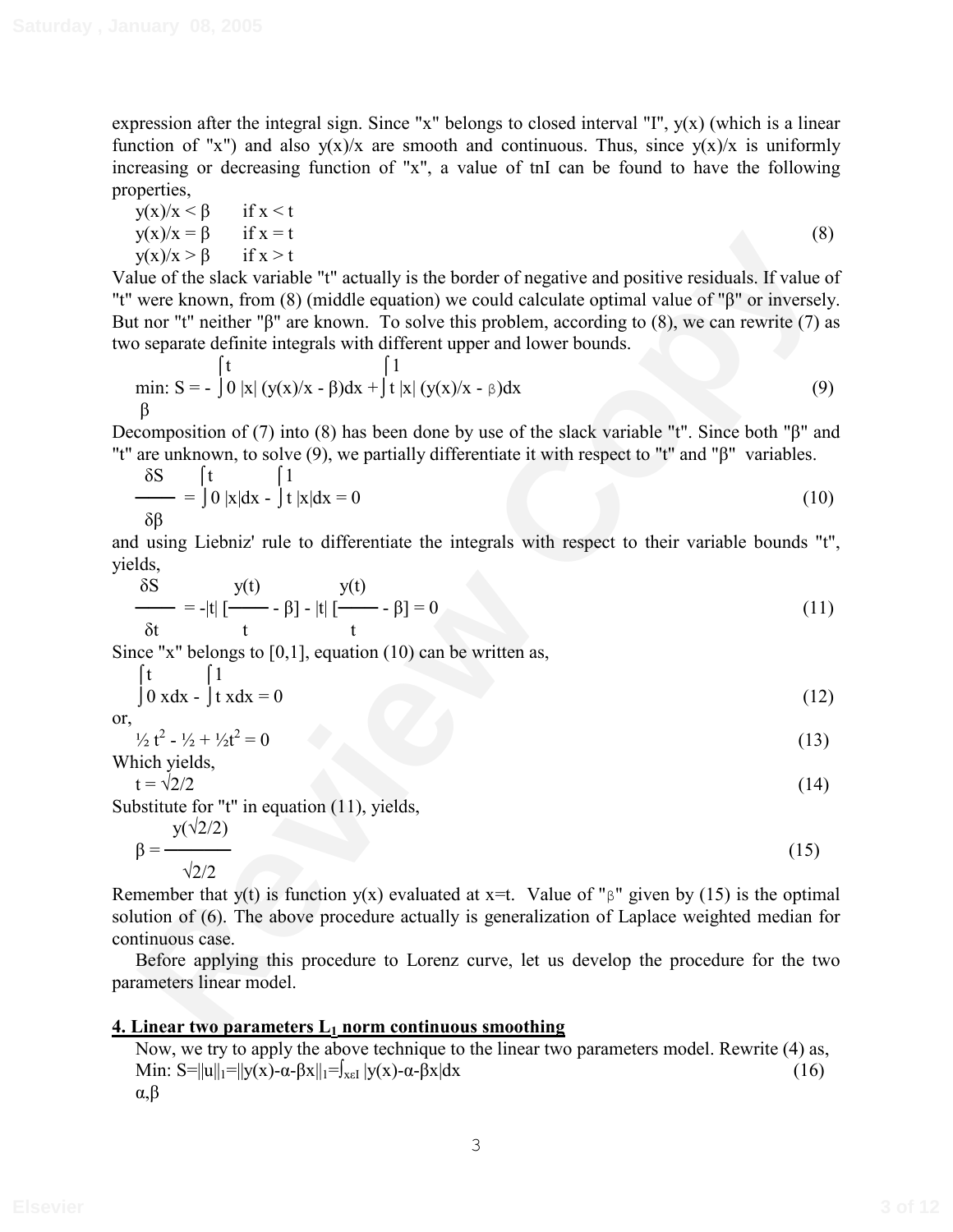Where, " $\alpha$ " and " $\beta$ " are two single (non-vector) unknown parameters and  $y(x)$  and "x" are as before. According to Rice (1964c), let  $f(\alpha^*,\beta^*,x)$  interpolates  $y(x)$  at the set of canonical points  $\{x_i; i=1,2\}$ , if  $y(x)$  is such that  $y(x)$ -f( $\alpha^*, \beta^*, x$ ) changes sign at these  $x_i$ 's and at no other points in [0,1], then  $f(\alpha^*,\beta^*,x)$  is the best L<sub>1</sub> norm approximation to y(x) (see also, Usow (1967a)). With the help of this rule, if we denote these two points to  $t_1$  and  $t_2$  we can rewrite (16) for I=[0,1] as,

 $\begin{bmatrix} t_1 \\ t_2 \end{bmatrix}$   $\begin{bmatrix} 1 \\ 1 \end{bmatrix}$  $S = \int 0 \int y(x) - \alpha - \beta x \, dx - \int t_1 \int y(x) - \alpha - \beta x \, dx + \int t_2 \int y(x) - \alpha - \beta x \, dx$  (17) Since  $t_1$  and  $t_2$  are also unknowns, we should minimize S with respect to  $\alpha$ ,  $\beta$ ,  $t_1$  and  $t_2$ . Taking partial derivative of (17) using Liebniz' rule with respect to these variables and equating them to zero, we will have,

S = 
$$
\int_0^1 [t_0(x) - a - \beta x] dx
$$
 +  $\int_1^1 [y(x) - a - \beta x] dx$  +  $\int_2^1 [y(x) - a - \beta x] dx$  +  $\int_3^1 [y(x) - a - \beta x] dx$  +  $\int_4^1 [y(x) - a - \beta x] dx$  +  $\int_5^1 [y(x) - a - \beta x] dx$  +  $\int_6^1 [t_0 - \beta x] dx$  +  $\int_7^1 [t_0 - \beta x] dx$  +  $\int_7^1 [t_0 - \beta x] dx$  +  $\int_7^1 [t_0 - \beta x] dx$  +  $\int_7^1 [t_0 - \beta x] dx$  +  $\int_7^1 [t_0 - \beta x] dx$  +  $\int_7^1 [t_0 - \beta x] dx$  +  $\int_7^1 [t_0 - \beta x] dx$  +  $\int_7^1 [t_0 - \beta x] dx$  +  $\int_7^1 [t_0 - \beta x] dx$  +  $\int_7^1 [t_0 - \beta x] dx$  +  $\int_7^1 [t_0 - \beta x] dx$  +  $\int_7^1 [t_0 - \beta x] dx$  +  $\int_7^1 [t_0 - \beta x] dx$  +  $\int_7^1 [t_0 - \beta x] dx$  +  $\int_7^1 [t_0 - \beta x] dx$  +  $\int_7^1 [t_0 - \beta x] dx$  +  $\int_7^1 [t_0 - \beta x] dx$  +  $\int_7^1 [t_0 - \beta x] dx$  +  $\int_7^1 [t_0 - \beta x] dx$  +  $\int_7^1 [t_0 - \beta x] dx$  +  $\int_7^1 [t_0 - \beta x] dx$  +  $\int_7^1 [t_0 - \beta x] dx$  +  $\int_7^1 [t_0 - \beta x] dx$  +  $\int_7^1 [t_0 - \beta x] dx$  +  $\int_7^1 [t_0 - \beta x] dx$  +  $\int_7^1 [t_0 - \beta x] dx$  +  $\int_7^1 [t_0 - \beta x] dx$ 

$$
\delta t_2
$$

Equations (18) through (21) may be solved simultaneously for  $\alpha$ ,  $\beta$ ,  $t_1$  and  $t_2$ . Thus, we have the following system of equations,

| $2t_2 - 2t_1 - 1 = 0$                            | (22) |
|--------------------------------------------------|------|
| $t22 - t12 - \frac{1}{2} = 0$                    | (23) |
| $y(t_1) - \alpha - \beta t_1 = 0$                | (24) |
| $y(t_2) - \alpha - \beta t_2 = 0$                | (25) |
| The solutions are,                               |      |
| $t_1 = 1/4$                                      | (26) |
| $t_2 = 3/4$                                      | (27) |
| $\alpha = y(3/4)-(3/4)\beta = y(1/4)-(1/4)\beta$ | (28) |
| $\beta = 2[y(3/4)-y(1/4)]$                       | (29) |

This procedure, similar to that of multiple regression model for discrete case may be expanded to include "m" unknown parameters which is not discussed here. Some computational methods for solving the different cases of m parameters model are investigated by Ptak (1958), Rice and White (1964), Rice (1964a,b,c,69,85), Usow (1967a), Lazarski (1975a,b,c,77) (see also, Hobby and Rice (1965), Kripke and Rivlin (1965), Watson (1981)). Now, let us have a look at Lorenz curve and its proposed functional forms.

# **5. Lorenz curve**

The Lorenz curve for a random variable with probability density function  $f(v)$  may be defined as the ordered pair<sup>2</sup>,

<sup>&</sup>lt;sup>2</sup> Taguchi (1972a,b,c,73,81,83,87,88) multiplies the second element of (30) by P(V|V $\leq$ v) which is not correct; his definition of (31) is equivalent to ours.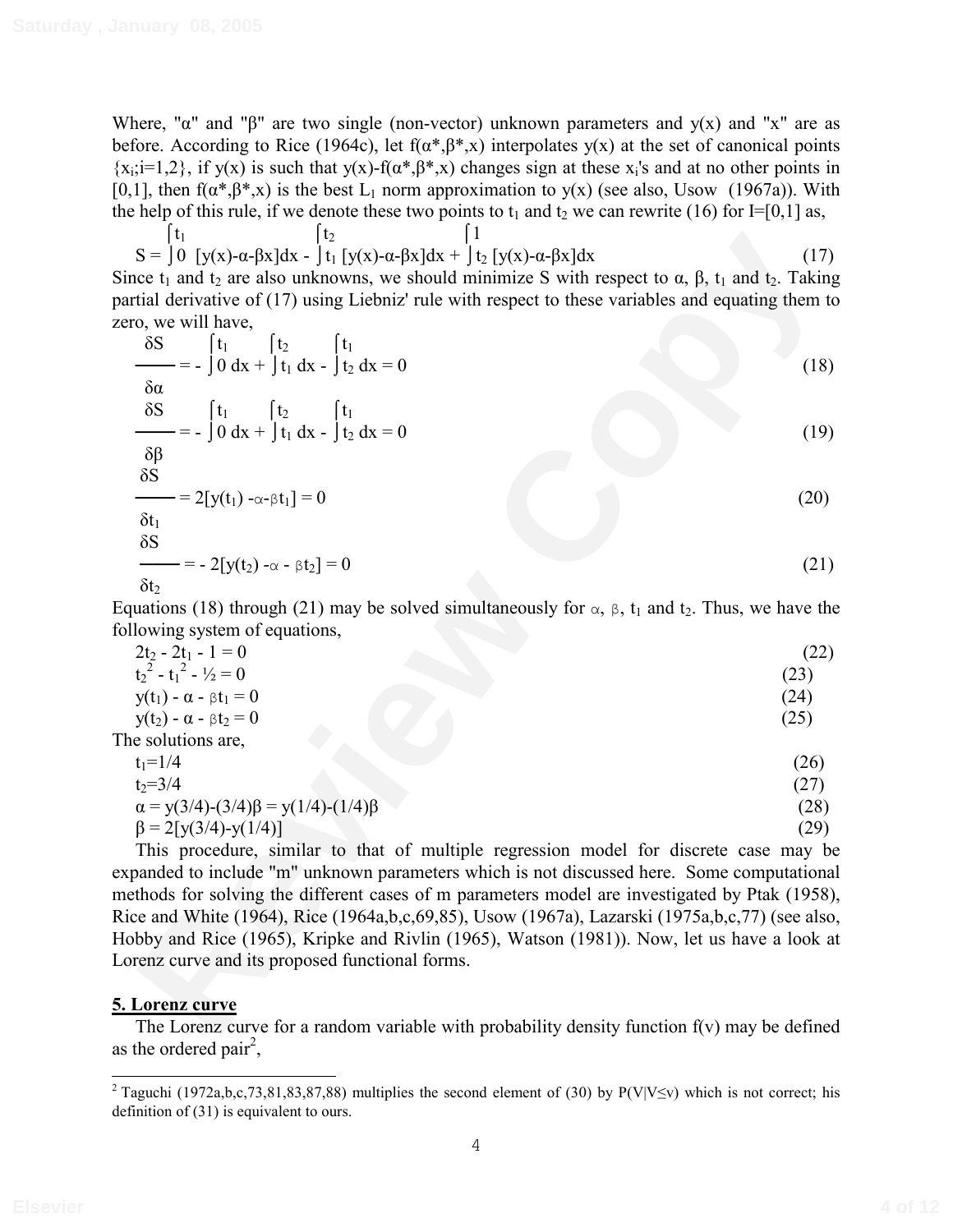$$
(\mathbf{P}(\mathbf{V}|\mathbf{V}\leq \mathbf{v}), \frac{\mathbf{E}(\mathbf{V}|\mathbf{V}\leq \mathbf{v})}{\mathbf{E}(\mathbf{V})}) \qquad \text{veR}
$$
 (30)

Where "P" and "E" stand for probability and expected value operators. For a continuous density function  $f(v)$ , (30) can be written as,

$$
\begin{cases}\n\mathbf{v} & \int_{-\infty}^{\mathbf{v}} \mathbf{v} \mathbf{f}(\mathbf{w}) d\mathbf{w} \\
(\int_{-\infty}^{\infty} \mathbf{f}(\mathbf{w}) d\mathbf{w}, \quad \int_{-\infty}^{\mathbf{v}} \mathbf{v} \mathbf{f}(\mathbf{w}) d\mathbf{w}\n\end{cases} = (\mathbf{x}(\mathbf{v}), \mathbf{y}(\mathbf{x}(\mathbf{v})))
$$
\n(31)

We denote (31) by  $(x(v),y(x(v)))$  where  $x(v)$  and  $y(x(v))$  are its elements. Therefore, "x" is a function which maps "v" to  $x(v)$  and "y" is a function which maps  $x(v)$  to  $y(x(v))$ . The function  $y(x(y))$  is simply the Lorenz curve function. In recent years some functional forms for Lorenz curve have been introduced. Among different proposed functions we use the forms of Gupta (1984) and Bidabad and Bidabad (1989,92) which benefits from certain properties (see their articles for more explanations). Gupta (1984) proposed the functional form,

$$
y = xA^{x-1} \qquad A > 1 \tag{32}
$$

Bidabad and Bidabad (1989,92) suggest the following functional form:

y=x B  $A^{x-1}$  B  $\geq 1, A \geq 1$  (33)

 $\begin{pmatrix} y \\ y \\ z \end{pmatrix}$ <br>  $\begin{pmatrix} y \\ y \\ z \end{pmatrix}$  ( $\begin{pmatrix} y \\ -xy \end{pmatrix}$  ( $\begin{pmatrix} x \\ y \\ y \end{pmatrix}$  ( $\begin{pmatrix} -xy \end{pmatrix}$  ( $\begin{pmatrix} 2y \end{pmatrix}$  ( $\begin{pmatrix} -xy \end{pmatrix}$  ( $\begin{pmatrix} 2y \end{pmatrix}$  ( $\begin{pmatrix} 2y \end{pmatrix}$  ( $\begin{pmatrix} 2y \end{pmatrix}$  ( $\begin{pmatrix} 2y \end{pmatrix}$  ( $\begin{pmatrix}$ To estimate the above functions by regular estimating method, we should gather discrete data from the statistical population, and manipulate them to construct relevant x and y vectors to estimate "A" of (32) or "A" and "B" of (33). If the probability distribution of income is known, instead of gathering discrete observations, we can estimate the Lorenz curve by using the continuous  $L_1$  norm smoothing method for continuous functions. In the following section we proceed to apply this method to estimate the parameters "A" of (32) and "A" and "B" of (33) by using the information of probability density function of income.

# **6. Continuous L1 norm smoothing of Lorenz curve**

To estimate the Lorenz curve parameters when income probability density function is known, we can not always take straightforward steps. When the probability density function is easily integrable, there is no major problem in advance. We can find the functional relationship between the two elements of (31) by simple mathematical derivation. But, when integrals of (31) are not obtainable, another procedure should be adopted.

Suppose that income of a society is distributed with probability density function  $f(w)$ . This density function may be a skewed function such as Pareto or log-normal, as follows

 $f(w)=\theta k\theta w-\theta-1$ , wrk $>0, \theta>0$  (34)

 $f(w) = [1/w\sigma\sqrt{(2\pi)}]exp{-[ln(w) - \mu]^2/2\sigma^2}, \quad \text{we}(0, \infty), \mu\epsilon(-\infty, +\infty), \sigma > 0$  (35) These two distributions have been known as good candidates for presenting distribution of personal income.

In the case of Pareto density function of (34), we can simply derive the Lorenz curve function as follows. Let  $F(w)$  denote the Pareto distribution function:

| $F(w)=1-(k/w)\theta$                                                                                                                                                                                                                                                                                                                                                                                                           | (36)  |
|--------------------------------------------------------------------------------------------------------------------------------------------------------------------------------------------------------------------------------------------------------------------------------------------------------------------------------------------------------------------------------------------------------------------------------|-------|
| with mean equal to,                                                                                                                                                                                                                                                                                                                                                                                                            |       |
| $\Gamma$ $\left(\begin{array}{cc} \sqrt{N} & \sqrt{N} & \sqrt{N} & \sqrt{N} & \sqrt{N} & \sqrt{N} & \sqrt{N} & \sqrt{N} & \sqrt{N} & \sqrt{N} & \sqrt{N} & \sqrt{N} & \sqrt{N} & \sqrt{N} & \sqrt{N} & \sqrt{N} & \sqrt{N} & \sqrt{N} & \sqrt{N} & \sqrt{N} & \sqrt{N} & \sqrt{N} & \sqrt{N} & \sqrt{N} & \sqrt{N} & \sqrt{N} & \sqrt{N} & \sqrt{N} & \sqrt{N} & \sqrt{N} & \sqrt{N} & \sqrt{N} & \sqrt{N} & \sqrt{N} & \sqrt$ | (2.7) |

$$
E(w) = \theta^k / (\theta - 1), \quad \theta > 1 \tag{37}
$$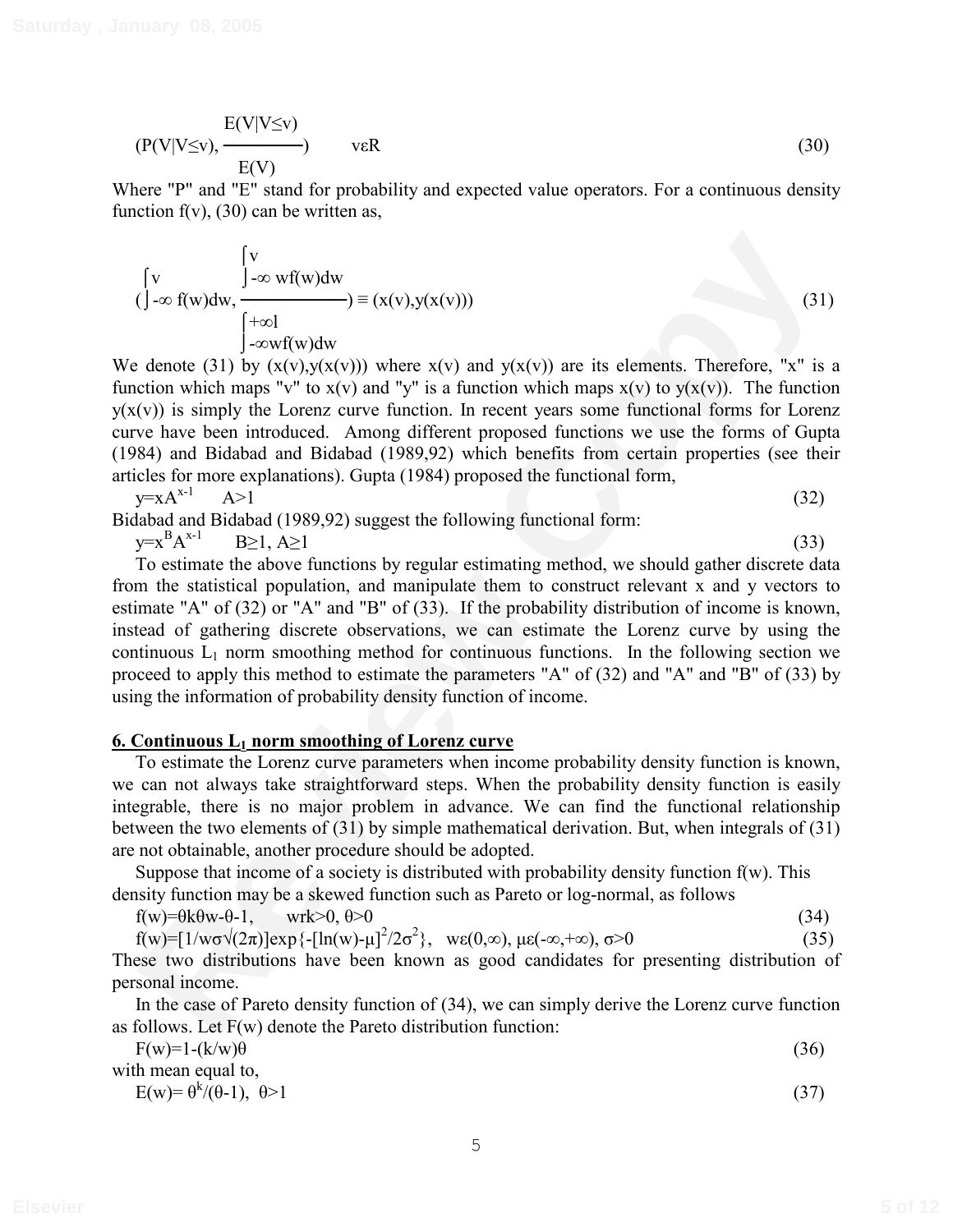If we find the function y as stated by  $(31)$  as a function of x, the Lorenz function will be derived. Now, proceed as follows. Rearrange the terms of (31) as,

$$
x(v) = \int_{-\infty}^{v} f(w)dw
$$
  
\n
$$
y(x(v)) = [1/E(x)]\int_{-\infty}^{v} wf(w)dw
$$
\n(39)

Substitute Pareto distribution function,

$$
x(v) = F(v) = 1-(k/v)^{\theta}
$$
  
\n
$$
y(x(v)) = [(0-1)/\theta^{k}] \, k \, w\theta k^{\theta} w^{-\theta-1} dw
$$
\n(41)

or,

$$
y(x(v)) = 1 - (k/v)^{\theta - 1}
$$
 (42)

Now, by solving (40) for "v" and substituting in (42), the Lorenz curve for Pareto distribution is derived as,

$$
y = 1 - (1 - x)^{(\theta - 1)/\theta} \tag{43}
$$

**EV**(y) = [*V*<sub>(19</sub>xy)]  $\sim$  witwow<br> **Review Constrained Partic Oistribution function,<br>**  $x(x) = F(x) = 1/(4x^2)^{1/2}$ **<br>**  $x(x) = F(x) = 1/(4x^2)^{1/4}$ **<br>**  $\frac{F(x)}{x} = 1/(4x^2)^{1/4}$ **<br>**  $\frac{F(x)}{x} = 1/(4x^2)^{1/4}$ **<br>**  $\frac{F(x)}{x} = 1/(4x^2)^{1/4}$ **<br>
<b>** As it was shown in the case of Pareto distribution, formula of Lorenz curve is easily obtained. But, if we select the log-normal density function (35), the procedure may not be the same. Because the integral of log-normal function has not been derived yet. In the following pages, the  $L_1$  norm smoothing technique will be developed to estimate the parameters of given functional forms (32) and (33) by using the continuous probability density function.

According to (30) and (31) independent and dependent variables of (32) and (33) may be written as,

$$
x(v) = \begin{cases} v \\ 0 \text{ f}(w) \text{d}w \end{cases}
$$
 (44)

$$
y(x(v)) = [1/E(x)] \int 0 w f(w) dw
$$
\n
$$
y(x(v)) = [1/E(x)] \int 0 w f(w) dw
$$
\n(45)

Substitute (44) and (45) inside (32) and define random error term u as,

 $\mathbf{r}$ 

$$
\begin{bmatrix} v \\ [1/E(w)] \end{bmatrix} \begin{bmatrix} v \\ 0 \text{ w} \end{bmatrix} \begin{bmatrix} v \\ 0 \text{ f}(w) \text{d}w - 1 \\ 0 \text{ f}(w) \text{d}w \end{bmatrix} \begin{bmatrix} 0 \\ e^u \end{bmatrix} \begin{bmatrix} e^u \\ e^u \end{bmatrix}
$$
 (46)

or briefly,  

$$
y(x)=xA^{x-1}e^u
$$
 (47)

Similarly for the model (35),

$$
\begin{array}{l}\n\begin{bmatrix}\nv \\
[1/E(w)]\n\end{bmatrix} 0 \text{ wf}(w)dw = \left\{\begin{bmatrix}\nv & B \\
0 & f(w)dw\end{bmatrix} A\right. e^u\n\end{array} \tag{48}
$$
\n
$$
\begin{array}{l}\n\text{ar braid } v\n\end{array}
$$

or briefly,  $y(x)=x^{B}A^{x-1}e$ u  $(49)$ 

Taking natural logarithm of (47) and (49), gives,

$$
\ln y(x) = \ln x + (x-1)\ln A + u \tag{50}
$$

$$
\ln y(x)=B \ln x + (x-1)\ln A + u \tag{51}
$$

With respect to properties of Lorenz curve and probability density function of  $f(w)$  and equations (46) to (49), it is obvious that x belongs to the interval [0,1]. Thus the  $L_1$  norm objective function for minimizing  $(50)$  or  $(51)$  is given by,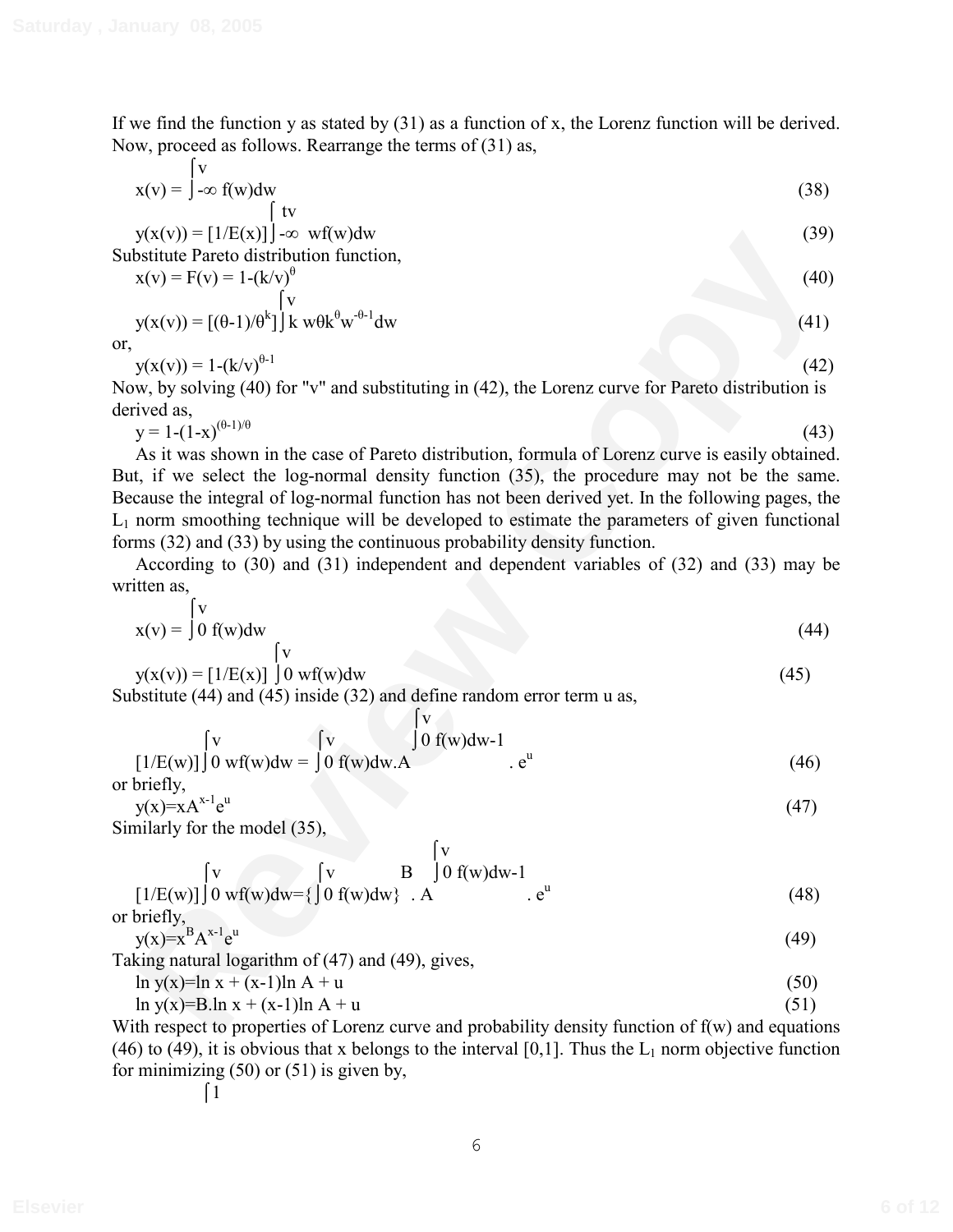A<br>
min:  $S = \int 0$  |s-1 ||[ln y(x)-ln x]/(x-1) - ln Adx<br>
(54)<br>
a similar technique used by (9), we can rewrite (54) as,<br>
min:  $S = \int 0$  |x-1 |{[ln y(x)-ln x]/(x-1)-ln A}dx  $\frac{1}{2}$  |t |x-1|{[ln y(x)-ln x]/(x-1)-ln A}dx<br>
(a) min:  $S = \begin{bmatrix} 0 \\ u \end{bmatrix}$   $dx$  (52) Now, let us deal with  $L_1$  norm estimation of "A" of Lorenz curve functional form (32) (redefined by  $(50)$ ). The corresponding  $L_1$  norm objective function will be,  $\vert$  1 min:  $S = \int 0 |\ln y(x) - \ln x - (x-1) \ln A| dx$  (53) A or,  $\lceil 1 \rceil$ min:  $S = \int 0 |x-1||[\ln y(x)] - \ln x]/(x-1) - \ln A|dx$  (54) A By a similar technique used by  $(9)$ , we can rewrite  $(54)$  as,  $\begin{bmatrix} t & \end{bmatrix}$  [1 min: S =  $\int 0$  |x-1|{[ln y(x)-ln x]/(x-1)-ln A}dx -  $\int t |x-1|$ {[ln y(x)-ln x]/(x-1)-ln A}dx (55) A since,  $0 \le x \le 1$  we have,  $\begin{bmatrix} t & \end{bmatrix}$  [1 min: S = -  $\int 0$  [ln y(x) - ln x - (x-1) ln A]dx +  $\int$  [ln y(x) - ln x - (x-1) ln A]dx (56) A Differentiate (56) partially with respect to "t" and "A" and equate them to zero;  $\delta S$   $\qquad$   $\qquad$   $\qquad$   $\qquad$   $\qquad$   $\qquad$   $\qquad$   $\qquad$   $\qquad$   $\qquad$   $\qquad$   $\qquad$   $\qquad$   $\qquad$   $\qquad$   $\qquad$   $\qquad$   $\qquad$   $\qquad$   $\qquad$   $\qquad$   $\qquad$   $\qquad$   $\qquad$   $\qquad$   $\qquad$   $\qquad$   $\qquad$   $\qquad$   $\qquad$   $\qquad$   $\qquad$   $\qquad$   $\qquad$   $\qquad$   $\qquad$  $\begin{equation} \begin{aligned} - \rightarrow = + \int 0 \left[ (x-1)/A \right] dx - \int t \left[ (x-1)/A \right] dx = 0 \end{aligned} \end{equation}$  $\delta A$  $\delta S$  $f = -2[\ln y(t) - \ln t - (t-1)\ln A] = 0$  (58) δt From equation (57), we have,  $t = 1 \pm \sqrt{2}/2$  (59) Since "t" should belong to the interval [0,1], we accept,  $t = 1 - \sqrt{2}/2$  (60) Substitute (60) in (58), and solve for "A", gives the  $L_1$  norm estimation for "A" equal to,  $1 - \sqrt{2}/2$  $A = [-----]^{1/2}$  $\sqrt{2}$  (61)  $y(1-\sqrt{2}/2)$ Now, let us apply this procedure to another Lorenz curve functional form of (33) (redefined by (51)). Rewrite L1 norm objective function (52) for the model (51),  $\overline{1}$ min:  $S = \int 0 |\ln y(x) - B \ln x - (x-1) \ln A| dx$  (62) A,B or,  $\lceil 1 \rceil$ min:  $S = \int 0 |x-1| |[lny(x)]/(x-1)-(lnx)/(x-1)-lnA|dx$  (63) A,B The objective function (63) - by some changing on variables - is similar to (16). Thus, by a similar procedure to those of (17) through (29) we can write "S" as,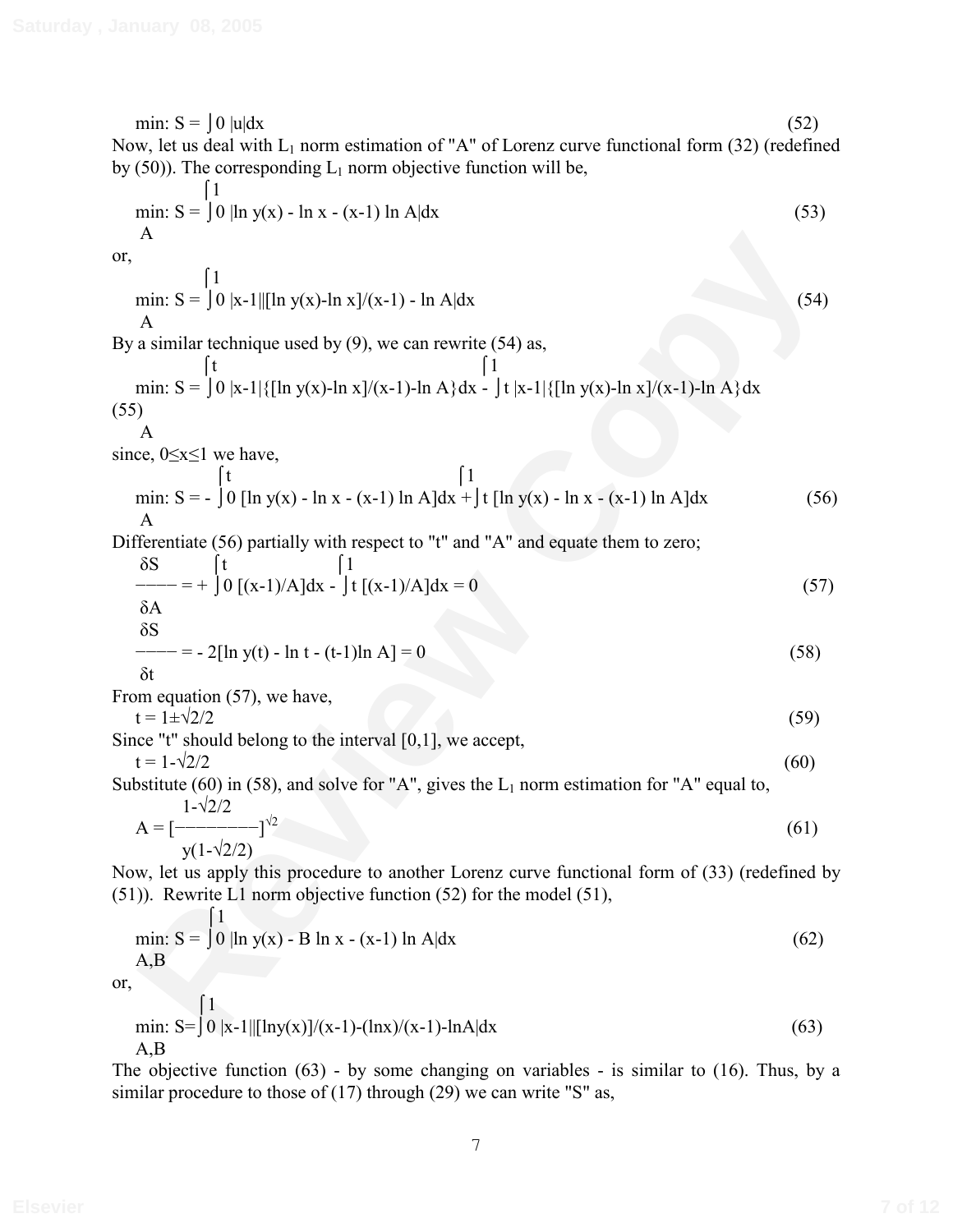min: S = 
$$
\int 0 |x-1| \{lny(x)\}/(x-1) - (lnx)/(x-1) - lnA \} dx
$$
  
\nA,B  
\n $\int \frac{t_2}{t_1|x-1| \{lny(x)\}/(x-1) - (lnx)/(x-1) - lnA \} dx$   
\n $\int \frac{1}{t_1|x-1| \{lny(x)\}/(x-1) - (lnx)/(x-1) - lnA \} dx$   
\nSince  $0 \le x \le 1$ , then (64) reduces to,  
\nmin: S =  $\int 0$  [ln y(x) - B ln x - (x-1) ln A]dx +  $\int t$  [ln y(x) - B ln x - (x-1) ln A]dx  
\nA,B  
\nDifferentiate "S" partially with respect to "A", "B", t<sub>1</sub> and t<sub>2</sub> and equate them to zero,  
\n $\frac{8S}{s-1} = \int t_1$   
\n $\frac{1}{\omega - 1} \int 0 (x-1) dx - \int t_1 (x-1) dx + \int t_2 (x-1) dx = 0$  (66)  
\n $\frac{8S}{s+1} = -2 \{ln[y(t_1)] - Bh(t_1) - (t_1-1)ln(A)\} = 0$  (68)  
\n $\frac{8S}{s+1} = -2 \{ln[y(t_1)] - Bh(t_1) - (t_1-1)ln(A)\} = 0$  (68)  
\n $\frac{8S}{s+1} = 2 \{ln[y(t_2)] - Bh(t_2) - (t_2-1)ln(A)\} = 0$  (69)  
\n $\frac{8S}{s+1} = 2 \{ln[y(t_2)] - Bh(t_2) - (t_2-1)ln(A)\} = 0$  (69)  
\n $\frac{8S}{s+1} = 2 \{ln[y(t_2)] - Bh(t_2) - (t_2-1)ln(A)\} = 0$  (69)  
\n $\frac{8S}{s+1} = 2 \{ln[y(t_2)] - ln(2) = 0$  (69)  
\n $\frac{8S}{s+1} = 2 \{ln[y(t_2)] - ln(2) = 0$  (69)  
\n $\frac{8S}{s+1} = 2 \{ln[y(t_2)] - ln(2) = 0$  (71)

The above system of simultaneous equations can be solved for the unknowns  $t_1$ ,  $t_2$ , "A" and "B". Equation (66) is reduced to,

$$
t_1^2 - t_2^2 - 2(t_1 - t_2) - 1/2 = 0
$$
  
Equation (67) can be written as, (70)

$$
t_1(\ln t_1 - 1) - t_2(\ln t_2 - 1) - 1/2 = 0
$$
\nCalculate 11 from (70) so

Calculate t1 from (70) as,  
\n
$$
t_1 = 1 \pm \sqrt{q} (t_2^2 - 2t_2 + 3/2)
$$
\nSince 0st1s1 we accept

$$
t_1 = 1 - \sqrt{(t_2^2 - 2t_2 + 3/2)}
$$
 (73)

Substitute  $t_1$  from (73) into (71), and rearrange the terms, gives;

$$
\left[1-\sqrt{(t_2^2-2t_2+3/2)}\right]
$$
  
\n
$$
\ln \frac{[1-\sqrt{(t_2^2-2t_2+3/2)}]}{t_2^{t_2}} + t_2-3/2+\sqrt{(t_2^2-2t_2+3/2)} = 0
$$
\n(74)

The root of equation (74) may be computed by a suitable numerical algorithm. However, it has been computed and rounded for five digits decimal point as,

$$
t_2 = 0.40442 \tag{75}
$$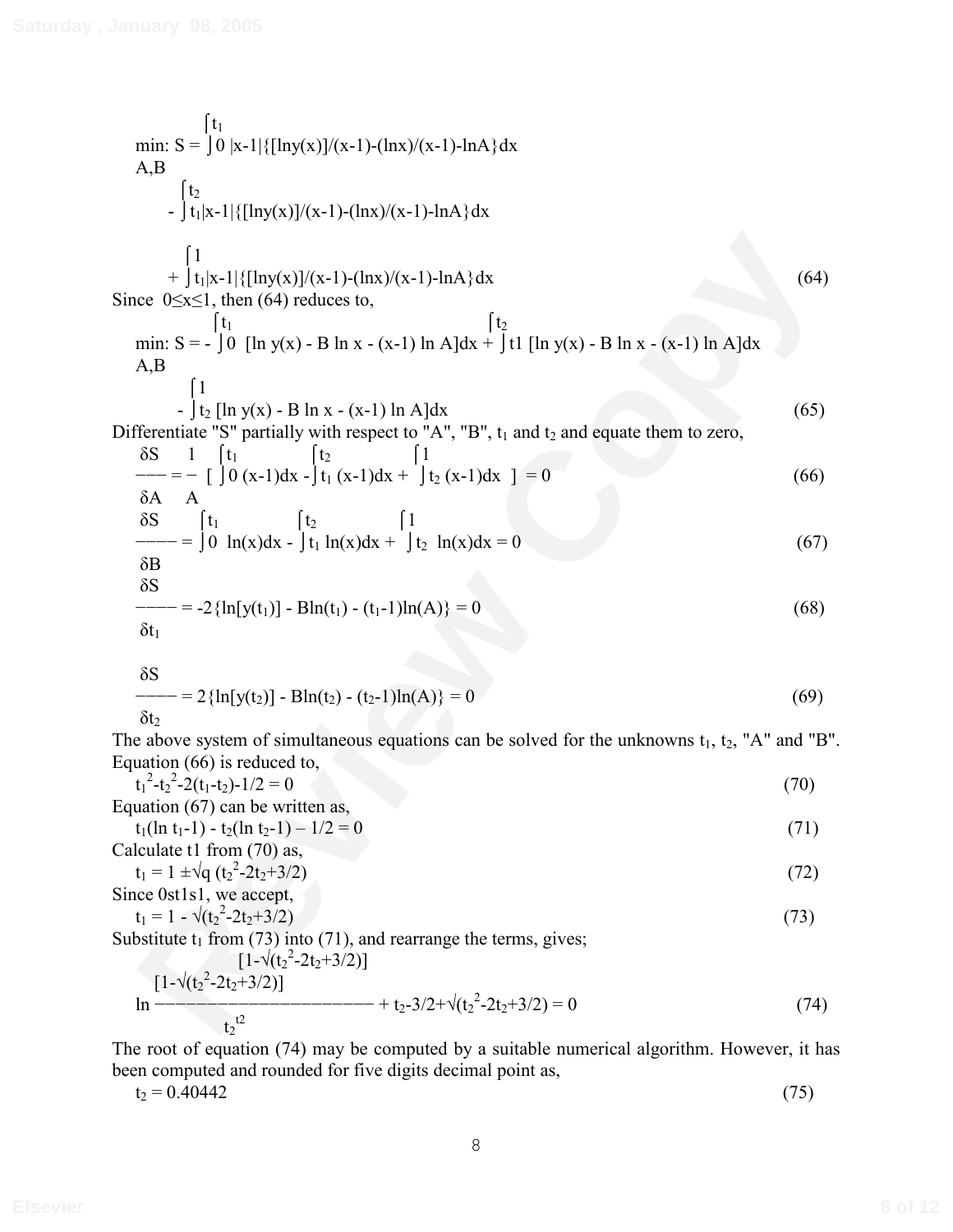Value of t1 is derived by substituting t2 into (73);

$$
t_1 = 0.07549 \tag{76}
$$

Values of "B" and "A" are computed from  $(68)$  and  $(69)$  using t<sub>2</sub> and t<sub>1</sub> given by (75) and (76). Thus,

$$
B = \frac{(t_2-1)\ln y(t_1) - (t_1-1)\ln y(t_2)}{(t_2-1)\ln(t_1) - (t_1-1)\ln(t_2)}
$$
(77)

or,

 $B = -0.84857\ln[y(0.07549)] + 1.31722\ln[y(0.40442)]$  (78) and,  $A = [y(0.07549)]^{1.28986} [y(0.40442)]^{3.68126}$  (79)

Now, let us describe how equation (61) for the model (32) and equations (78) and (79) for the model (33) can be used to estimate the parameters of the Lorenz curve when the probability distribution function is known. In the model (32) we should solve (44) for  $x(v)=1-\sqrt{2}/2$ . On the other hand, we should find value of "v" such that,

$$
x(v) = \int_0^V 0 f(w) dw = 1 - \sqrt{2}/2
$$
\n(80)

By substituting this value of "v" into (45), value of  $y(1-\sqrt{2}/2)$  is computed. The value  $y(1-\sqrt{2}/2)$  is used to compute the parameter "A" given by (61) for model (32).

The procedure for the model (33) is also similar, with the difference that two values of "v" should be computed. Once two different values of "v" are computed as follow,

$$
x(v) = \begin{cases} v \\ 0 \\ v \end{cases} f(w) dw = 0.07549
$$
 (81)

$$
x(v) = \int 0 f(w) dw = 0.40442
$$
\n(82)

Values of "v" are substituted in (45) to find  $y(0.07549)$  and  $y(0.40442)$ . These values of "y" are used to compute the parameters of the model (33) by substituting them into (78) and (79).

The only problem remains is computation of related definite integrals of  $x(v)$  defined by (80), (81) and (82) which can be done by appropriate numerical methods such as the enclosed sample computer program coded for MathCAD 11 for a complete example.

### **7. Income distribution in Iran**

**REVALUATE:** (1)<br> **REVALUATE:** (1)<br> **REVALUATE:** (1)<br> **REVALUATE:** (1)<br> **REVALUATE:** (1)<br> **REVALUATE:** (1)<br> **REVIEW (1)**  $\frac{1}{2}$  (1)<br>  $\frac{1}{2}$  (1) (1)  $\frac{1}{2}$  (1)  $\frac{1}{2}$  (1)  $\frac{1}{2}$  (1)  $\frac{1}{2}$  (1)  $\frac{1}{2}$  ( In order to compute the Lorenz curve for Iran we try to apply the above procedure for both (32) and (33) propositions and using log-normal distribution function assumption. The source of data is "Statistical Center of Iran" who computed the mean and variance of income for urban and rural families for the period of 1362-1370 (1983-1991) from "Family Budget Surveys" of different years. These data are given by table 1. The amount of mean and variance of income were used to derive the log-normal density function parameters  $\mu$  and  $\sigma$ . The explained procedure of estimation then applied to the series of data of table 1, and corresponding results are reported in table 2. A sample computer program is also enclosed at the end of these pages.

Table 1.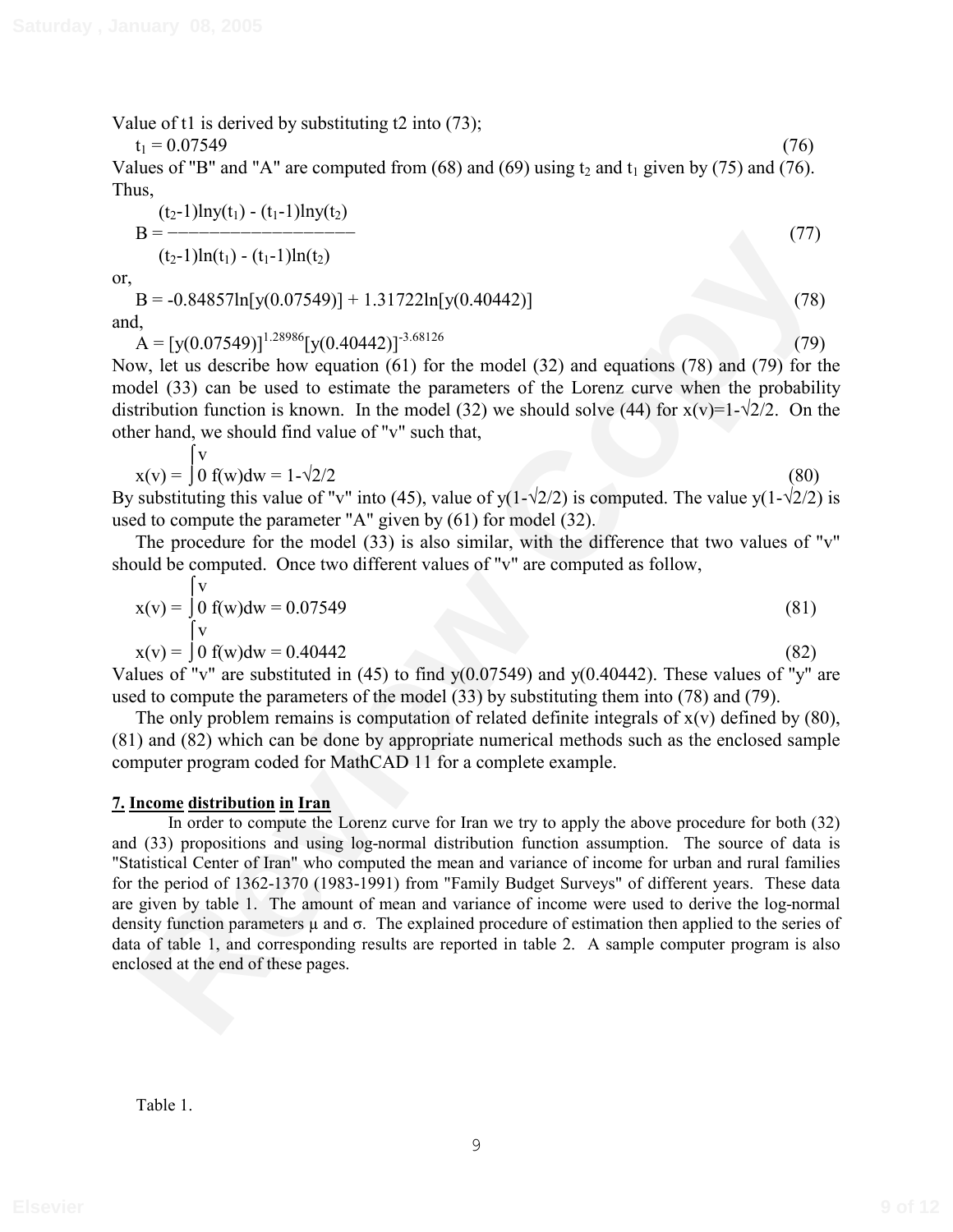|      | Urban Data |         |                 | Rural Data |         |                 |  |
|------|------------|---------|-----------------|------------|---------|-----------------|--|
| Year | Sample     | Income  | Income variance | Sample     | Income  | Income variance |  |
|      | size       | Mean    |                 | size       | Mean    |                 |  |
| 1362 | 14747      | 918423  | 1106199100048   | 12440      | 471942  | 192638591017    |  |
| 1363 | 14728      | 1034169 | 1174389430497   | 12420      | 524623  | 351371674839    |  |
| 1364 | 13976      | 1037084 | 1792475461430   | 13587      | 531098  | 301917047049    |  |
| 1365 | 2745       | 1126638 | 1300389710415   | 3015       | 568557  | 404222563256    |  |
| 1366 | 2748       | 1147497 | 1410976253551   | 3018       | 710145  | 491696298459    |  |
| 1367 | 3987       | 1360121 | 2551576757245   | 4331       | 908530  | 1743056317121   |  |
| 1368 | 5492       | 1505970 | 4786980002705   | 6028       | 1052371 | 1019597224716   |  |
| 1369 | 9095       | 2010471 | 12587903327408  | 9348       | 1251060 | 5529127350603   |  |
| 1370 | 9168       | 2840790 | 66958717265779  | 9504       | 1563116 | 7505679968729   |  |

|      | 10110    |                  | 1 0 J 7 0 U 1                       | 17721701100    |                  | 100 i |                      | 7017101011    |
|------|----------|------------------|-------------------------------------|----------------|------------------|-------|----------------------|---------------|
| 1365 | 2745     |                  | 1126638                             | 1300389710415  |                  | 3015  | 568557               | 404222563256  |
| 1366 | 2748     |                  | 1147497                             | 1410976253551  |                  | 3018  | 710145               | 491696298459  |
| 1367 | 3987     |                  | 1360121                             | 2551576757245  |                  | 4331  | 908530               | 1743056317121 |
| 1368 | 5492     |                  | 1505970                             | 4786980002705  |                  | 6028  | 1052371              | 1019597224716 |
| 1369 | 9095     |                  | 2010471                             | 12587903327408 |                  | 9348  | 1251060              | 5529127350603 |
| 1370 | 9168     |                  | 2840790                             | 66958717265779 |                  | 9504  | 1563116              | 7505679968729 |
|      |          |                  | Source: Statistical Center of Iran. |                |                  |       |                      |               |
|      | Table 2. |                  | Gupta Model                         |                |                  |       | <b>Bidabad Model</b> |               |
|      |          | A                | Gini                                | Kakwani        | A                | B     | Gini                 | Kakwan        |
|      | Year     |                  |                                     |                |                  |       |                      | $\mathbf{i}$  |
|      |          |                  |                                     |                | Urban estimation |       |                      |               |
|      | 1362     | 7.259            | 0.430                               | 0.163          | 5.314            | 1.211 | 0.426                | 0.161         |
|      | 1363     | 6.279            | 0.409                               | 0.148          | 4.620            | 1.204 | 0.405                | 0.146         |
|      | 1364     | 8.915            | 0.457                               | 0.183          | 6.500            | 1.217 | 0.453                | 0.181         |
|      | 1365     | 5.943            | 0.401                               | 0.143          | 4.385            | 1.202 | 0.397                | 0.141         |
|      | 1366     | 6.158            | 0.407                               | 0.146          | 4.535            | 1.203 | 0.402                | 0.144         |
|      | 1367     | 7.574            | 0.436                               | 0.167          | 5.539            | 1.212 | 0.432                | 0.165         |
|      | 1368     | 11.021           | 0.482                               | 0.203          | 8.034            | 1.223 | 0.480                | 0.202         |
|      | 1369     | 15.841           | 0.522                               | 0.236          | 11.676           | 1.227 | 0.521                | 0.236         |
|      |          | Rural estimation |                                     |                |                  |       |                      |               |
|      | 1370     | 42.211           | 0.605                               | 0.313          | 33.118           | 1.261 | 0.607                | 0.316         |
|      | 1362     | 5.220            | 0.382                               | 0.129          | 3.878            | 1.195 | 0.377                | 0.127         |
|      | 1363     | 7.099            | 0.427                               | 0.160          | 5.201            | 1.210 | 0.423                | 0.159         |
|      | 1364     | 6.152            | 0.406                               | 0.146          | 4.531            | 1.203 | 0.402                | 0.144         |
|      | 1365     | 6.978            | 0.424                               | 0.159          | 5.115            | 1.209 | 0.420                | 0.157         |
|      | 1366     | 5.718            | 0.396                               | 0.139          | 4.227            | 1.200 | 0.391                | 0.137         |
|      | 1367     | 11.025           | 0.482                               | 0.203          | 8.037            | 1.223 | 0.480                | 0.202         |
|      | 1368     | 5.472            | 0.389                               | 0.134          | 4.054            | 1.198 | 0.384                | 0.132         |
|      | 1369     | 17.955           | 0.534                               | 0.247          | 13.258           | 1.227 | 0.533                | 0.247         |
|      | 1370     | 15.683           | 0.521                               | 0.235          | 11.518           | 1.227 | 0.519                | 0.234         |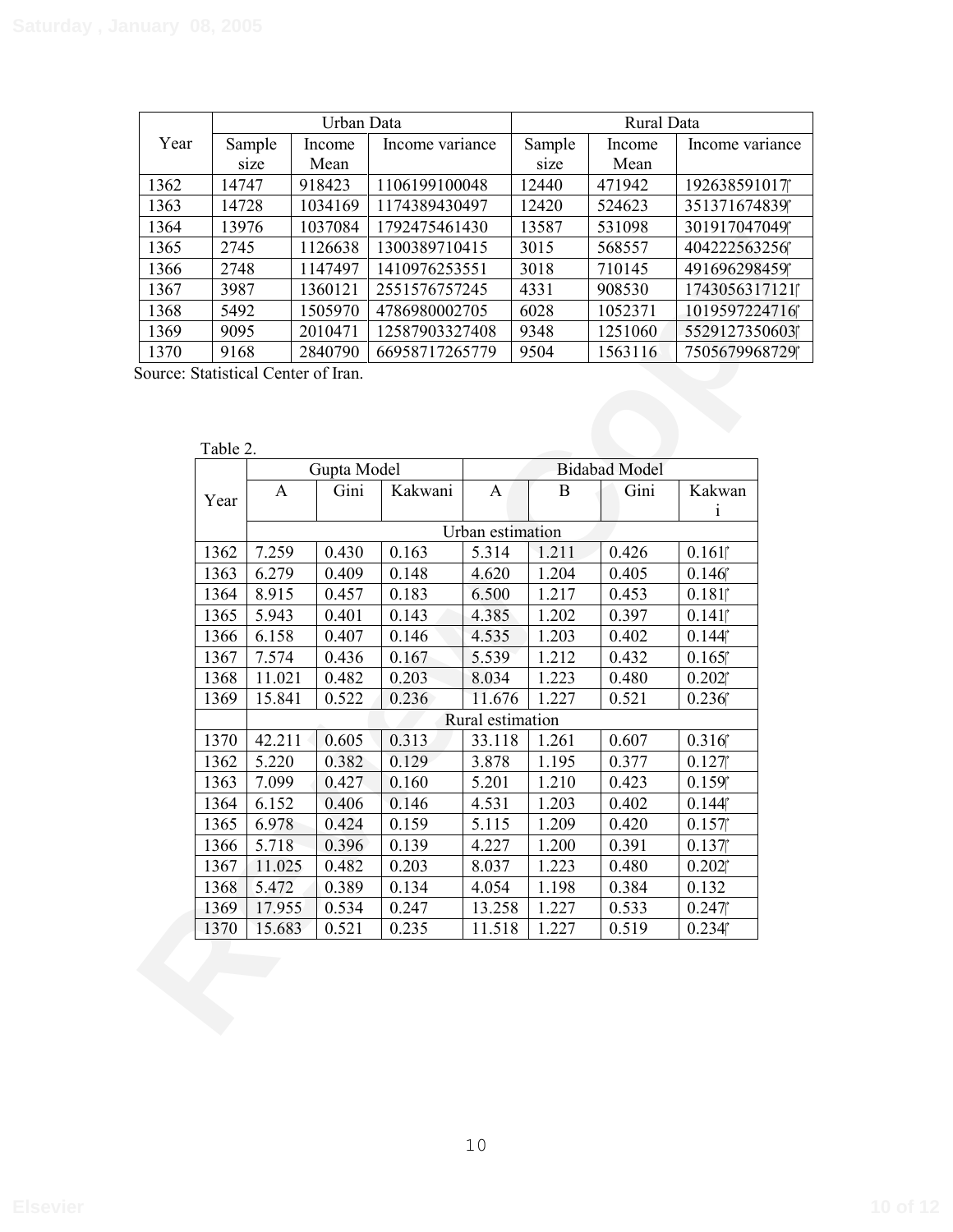### **References**

- $\triangleright$  Bidabad B. (1987a) Least absolute error estimation. Submitted to the First International Conference on Statistical Data Analysis Based on the L<sub>1</sub> norm and Related Methods, Neuchatel, Switzerland.
- $\triangleright$  Bidabad B. (1987b) Least absolute error estimation, part II. Submitted to the First International Conference on Statistical Data Analysis Based on the L1 norm and Related Methods, Neuchatel, Switzerland.
- $\triangleright$  Bidabad B. (1988a) A proposed algorithm for least absolute error estimation. Proceedings of the Third Seminar of Mathematical Analysis. Shiraz University, 24-34, Shiraz, Iran.
- $\triangleright$  Bidabad B. (1988b) A proposed algorithm for least absolute error estimation, part II. Proceedings of the Third Seminar of Mathematical Analysis, Shiraz University, 35-50, Shiraz, Iran.
- $\triangleright$  Bidabad B. (1989a) Discrete and continuous L<sub>1</sub> norm regressions, proposition of discrete approximation algorithms and continuous smoothing of concentration surface, Ph.D. thesis, Islamic Azad University, Tehran, Iran.
- Bishball B. (1988) A proposed algorithin for least absolute error estimation. Proceedings of the Third Senting-<br>Fishball B. (1888) A proposed algorithm for least absolute error estimation, part II. Proceedings of the Thir  $\triangleright$  Bidabad B. (1989b) Discrete and continuous L<sub>1</sub> norm regressions, proposition of discrete approximation algorithms and continuous smoothing of concentration surface, Ph.D. thesis, Islamic Azad University, Tehran, Iran. Persian translation.
- Bidabad B., B. Bidabad (1989) Functional form for estimating the Lorenz curve. Submitted to the Australasian Meeting of Econometric Society, Canberra, Australia.
- $\triangleright$  Bidabad B., B. Bidabad (1992) Functional form for estimating the Lorenz curve. To be appeared in Economics and Management, quarterly Journal of the Islamic Azad University.
- $\triangleright$  Bidabad B., (1994) Estimating Lorenz curve for the United States by using continuous L<sub>1</sub> norm estimation.
- Cramer J.S. (1973) Empirical econometrics. North-Holland, Amsterdam.
- $\triangleright$  Gupta M.R. (1984) Functional forms for estimating the Lorenz curve. Econometrica, 52, 1313-1314.
- $\triangleright$  Hobby C.R., J.R. Rice (1965) A moment problem in L<sub>1</sub> approximation. Proc. Amer. Math. Soc., 16, 665-670.
- $\triangleright$  Kakwani N.C. (1980) Income inequality and poverty. New York, Oxford University Press.
- $\triangleright$  Kakwani N.C. (1980) Functional forms for estimating the Lorenz curve: a reply. Econometrica, 48, 1063-64.
- $\triangleright$  Kakwani N.C., N. Podder (1976) Efficient estimation of the Lorenz curve and associated inequality measures from grouped observations. Econometrica 44, 137-148.
- $\triangleright$  Kendall M., A. Stuart (1977) The advanced theory of statistics. vol.1, Charles Griffin & Co., London.
- $\triangleright$  Kripke B.R., T.J. Rivlin (1965) Approximation in the metric of L<sub>1</sub>(X,u). Trans. Amer. Math. Soc., 119, 101-22.
- $\triangleright$  Lazarski E. (1975a) Approximation of continuous functions in the space L<sub>1</sub>. Automatika, 487, 85-93.
- $\triangleright$  Lazarski E. (1975b) The approximation of the continuous function by the polynomials of power functions in L<sub>1</sub> space. Automatika, 487, 95-106.
- $\triangleright$  Lazarski E. (1975c) On the necessary conditions of the uniqueness of approximation by the polynomials of power functions in  $L_1$  space. Automatika, 487, 107-117.
- $\triangleright$  Lazarski E. (1977) Approximation of continuous functions by exponential polynomials in the L<sub>1</sub> space. Automatika, 598, 82-87.
- $\triangleright$  Ptak V. (1958) On approximation of continuous functions in the metric  $\int_a^b |x(t)| dt$  Czechoslovak Math. J. 8(83), 267-273.
- Rasche R.H., J. Gaffney, A.Y.C. Koo, N. Obst (1980) Functional forms for estimating the Lorenz curve. Econometrica, 48, 1061-1062.
- $\triangleright$  Rice J.R. (1964a) On computation of L<sub>1</sub> approximations by exponentials, rationals, and other functions. Math. Comp., 18, 390-396.
- $\triangleright$  Rice J.R. (1964b) On nonlinear L<sub>1</sub> approximation. Arch. Rational Mech. Anal., 17 61-66.
- $\triangleright$  Rice J.R. (1964c) The approximation of functions, vol. I, linear theory. Reading Mass:, Addison-Wesley.
- $\triangleright$  Rice J.R. (1969) The approximation of functions, vol. II, linear theory. Reading Mass:, Addison-Wesley.
- $\triangleright$  Rice J.R. (1985) Numerical methods, software, and analysis. McGraw- Hill, ch. 11.
- $\triangleright$  Rice J.R., J.S. White (1964) Norms for smoothing and estimation. SIAM Rev., 6, 243-256.
- $\triangleright$  Salem A.B.Z., T.D. Mount (1974) A convenient descriptive model of income distribution: the gamma density. Econometrica, 42, 1115-1127.
- Singh S.K., G.S. Maddala (1976) A function for the size distribution of income. Econometrica, 44, 963-970.